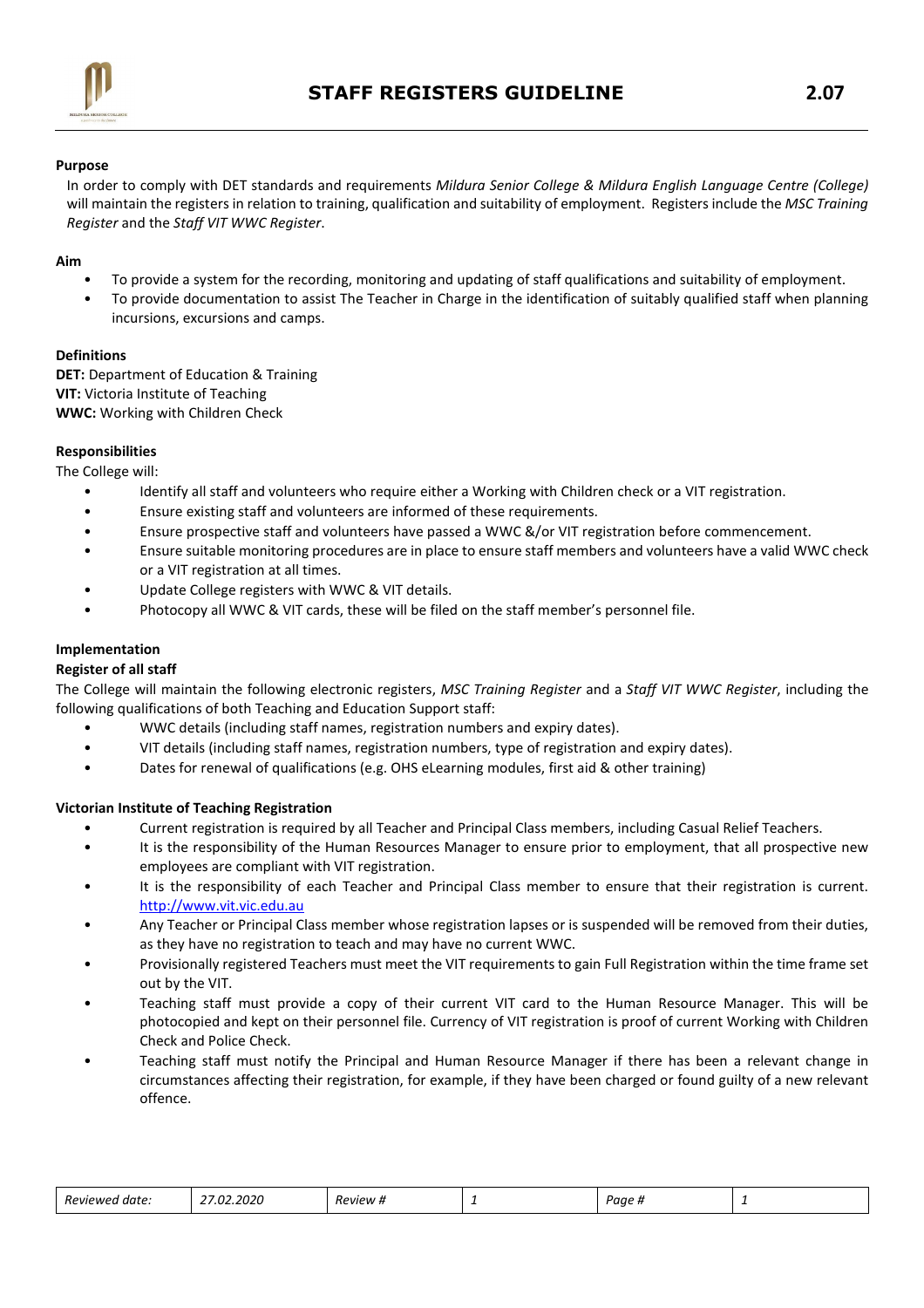

## Working with Children Check

- A current satisfactory Working with Children Check E (Employment) is required by all Education Support (ES) Staff, including Casual ES Staff and any other workers based at our the College (even if not employed by the College such as the Regional Staff, Stars Foundation, Clontarf Academy, TAFE & Chaplaincy Staff).
- A current satisfactory Working with Children Check V (Volunteer) is required by those volunteers whose work is unsupervised by classroom teachers.
- The ES Staff members, other workers or volunteers must provide a copy of their current WWC card to the Human Resource Manager. This will be photocopied and kept on their personnel file.
- It is the responsibility of the Human Resources Manager to ensure prior to employment that any prospective new employees are compliant with their WWC Check. (Note: if a person is registered with the VIT this replaces the requirement for a WWC Check).
- WWC Checks are valid for 5 years from the date of issue. It is the responsibility of each ES Staff member, and other workers and volunteers to ensure that their registration is current. https://www.workingwithchildren.vic.gov.au
- Any ES Staff members, other workers or volunteers who do not have a current satisfactory WWC will be removed from their duties.

### First Aid Qualifications

- Only staff sufficiently trained in first aid under the provisions of the Occupational Health & Safety Act 2004 and the Department's First Aid and Infection Control procedures will be nominated as a First Aid Officer.
- The MSC Training Register will be monitored and updated with staff First Aid, Asthma and Anaphylaxis qualifications.
- The Principal or Nominee is responsible for providing information to a designated staff members regarding the expiry date and the level of attainment for:
	- CPR
	- **First Aid Training**
	- **•** Asthma Training
	- Anaphylaxis Training
- The Principal or Nominee will check the currency of these qualifications at the beginning of each Semester. Staff whose qualifications expire in the next Semester are notified.
- A copy of all First Aid qualifications will be placed in the staff member's personnel file.
- The College schedules First aid training sessions twice yearly.

### Occupational Health & Safety Competencies

- The MSC Training Register will be monitored and updated with staff OH&S competencies.
- The Principal or Nominee is responsible for providing information to a designated staff member regarding the expiry date and the level of attainment for:
	- OH&S training modules
	- Mandatory reporting
	- Ergonomics
	- Manual Handling
	- Hazard and Incident Reporting
	- Slips, Trips and Falls
	- Safe Work Driving

| Revie<br>MPI<br>aate<br>. | ,,, | - | - | . | - |
|---------------------------|-----|---|---|---|---|
|                           |     |   |   |   |   |